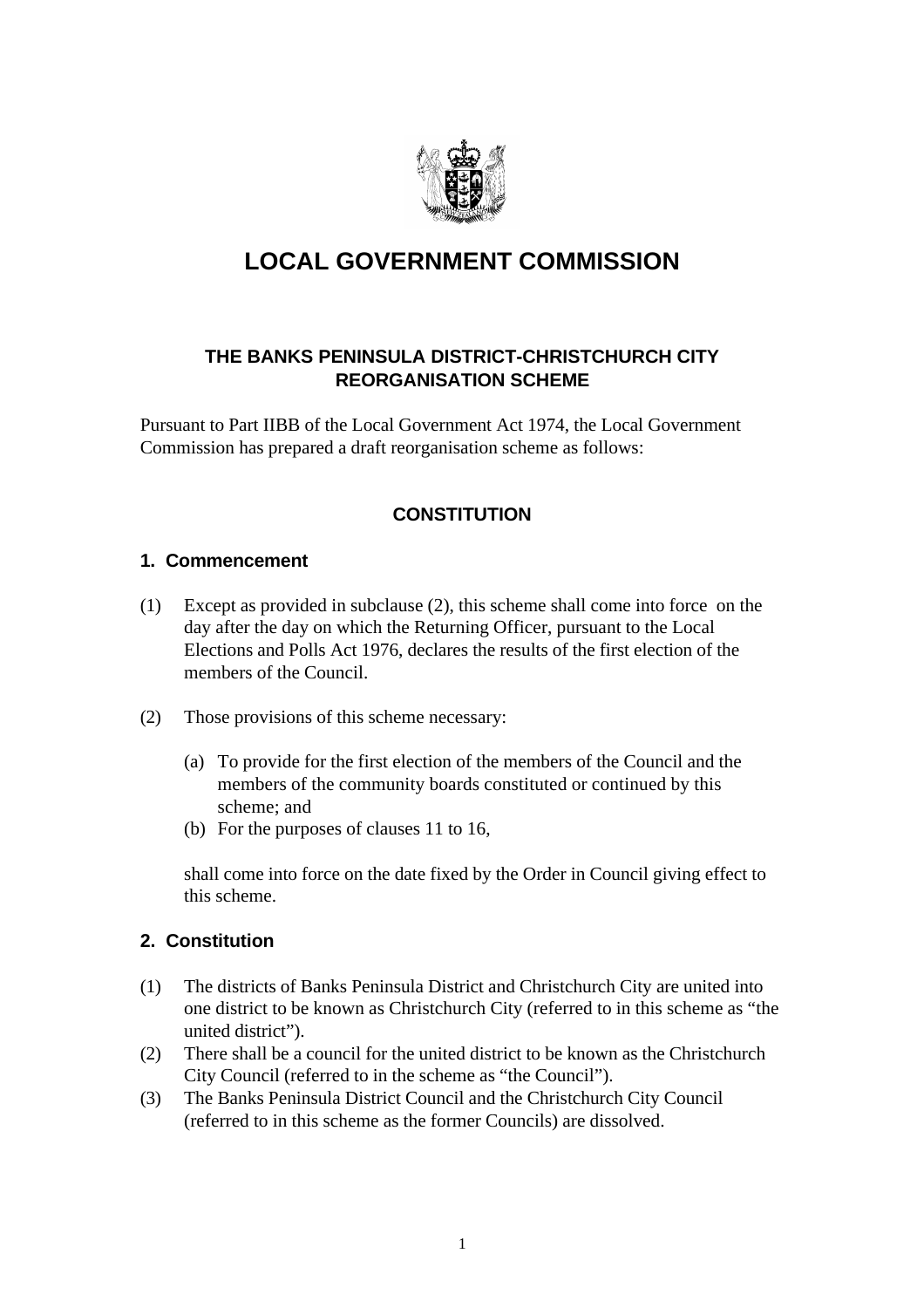#### **3. First election of Council**

- (1) The first election of the Council shall be held on 13 October 2001.
- (2) For the purposes of the first election of the Council, the returning officer and the principal administrative officer for the united district shall be, respectively, the returning officer and the principal administrative officer of the former Christchurch City Council.
- (3) The first election of the Council shall be conducted by postal voting.

#### **4. Wards and membership**

- (1) Subject to subclause (2) of this clause, and to clause 5, the membership and basis of election for the Council to apply at the first triennial election of the Council shall be as may be determined pursuant to the Local Government Act 1974.
- (2) The area of the Lyttelton-Mt Herbert Ward of Banks Peninsula District (as delineated on S.O. Plan 18085 deposited with the Chief Surveyor of the Canterbury Land District) shall be included in the ward of the united district containing the northern entrance to the Lyttelton Road Tunnel.
- (3) Notwithstanding section 101H of the Act, the former Councils shall not determine their membership and basis of election of their members prior to the triennial election to be held on 13 October 2001.

#### **5. Banks Peninsula Ward**

- (1) For the first election of the Council there shall be a Banks Peninsula Ward comprising the areas of the Akaroa Ward (as delineated on S.O. Plan 18087 deposited with the Chief Surveyor of the Canterbury Land District) and the Wairewa Ward (as delineated on S.O. Plan 18086 deposited with the Chief Surveyor of the Canterbury Land District) of the Banks Peninsula District.
- (2) The electors of the Banks Peninsula Ward shall elect one member to the Council.

#### **6. Banks Peninsula Community**

(1) There shall be constituted a community for the area of the Banks Peninsula Ward to be known as "the Banks Peninsula Community.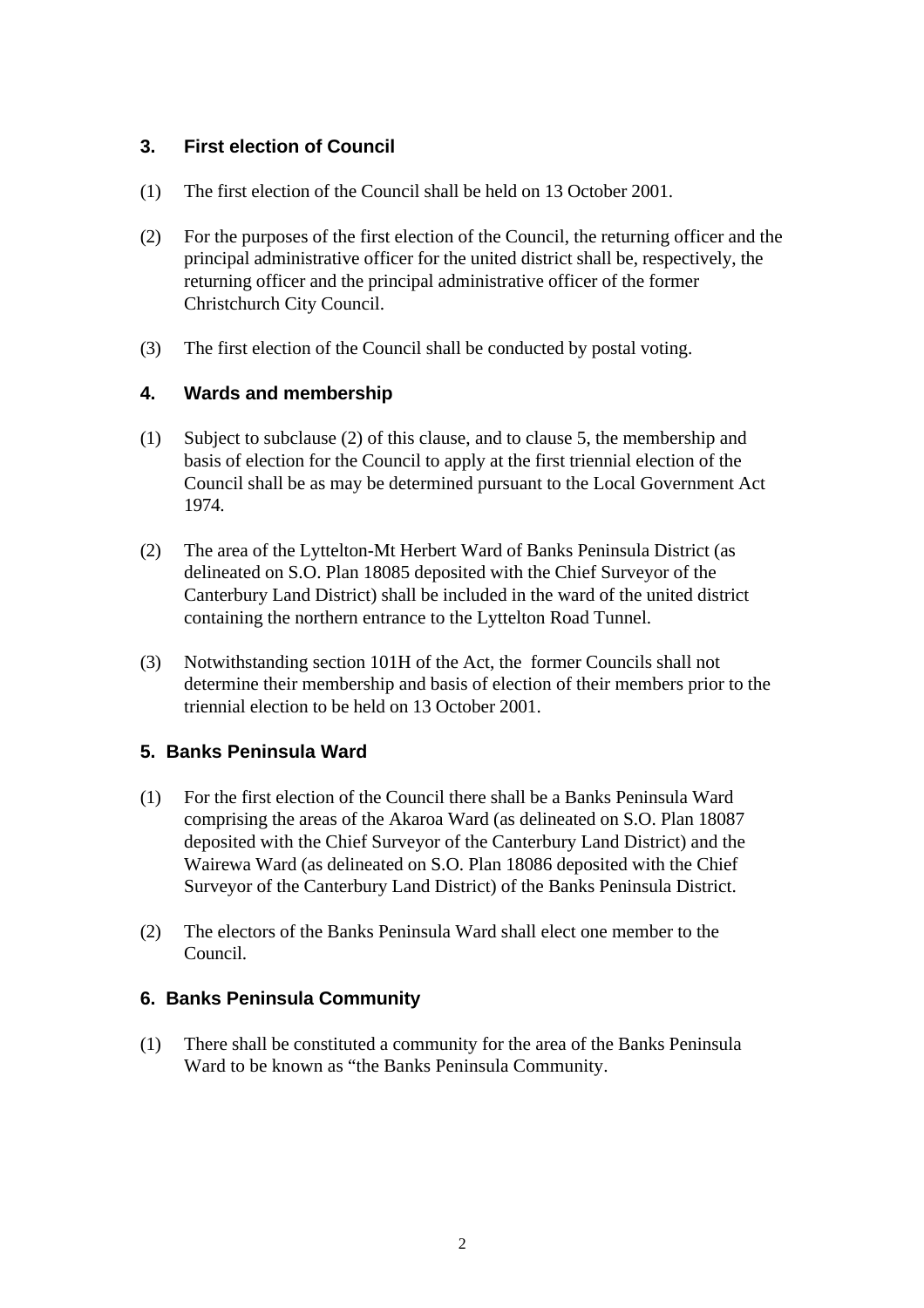- (2) The community board for the Banks Peninsula Community shall comprise
	- (a) Four members elected by the electors of the community; and
	- (b) The person elected from time to time, as a member of the Council, representing the Banks Peninsula Ward.

## **7. Lyttelton-Mount Herbert Community**

- (1) Subject to section 101ZO of the Local Government Act 1974, the Lyttelton-Mount Herbert Community shall continue in existence.
- (2) The community board for the Lyttelton-Mount Herbert Community shall consist of -
	- (a) Four members elected by the electors of the community; and
	- (b) Two persons elected, from time to time, as members of the Council representing the ward including the area of that community and appointed by the Council to the community board.

#### **8. Other Communities**

Subject to section 101ZO of the Local Government Act 1974, the communities existing in the area of the former Christchurch City shall continue in existence.

## **9. Functions of Community Boards**

The community board for any community constituted or continued in existence by this scheme shall have such functions, powers and duties as are delegated to it from time by the Council.

## **10. Service centres**

- (1) The Council shall, at least until 1 November 2004, maintain service centres in
	- (a) Akaroa;
	- (b) Little River; and
	- (c) Lyttelton.
- (2) Those service centres shall provide services to the public not less than those provided at those locations by the Banks Peninsula District Council on 19 February 1999.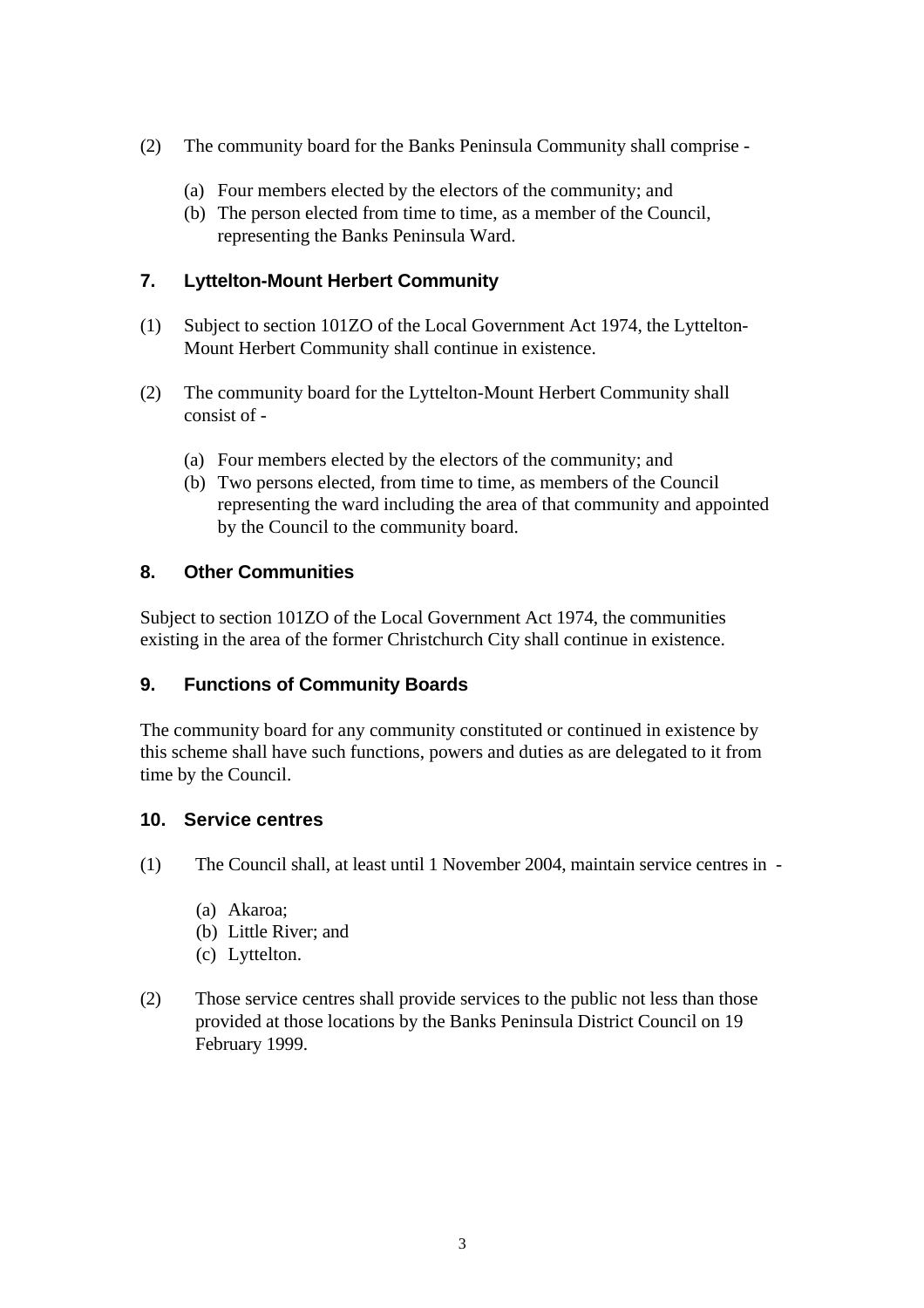# **TRANSITIONAL COMMITTEE**

#### **11. Transitional Committee**

- (1) The Banks Peninsula District Council and the Christchurch City Council shall unite in appointing a transitional committee for the united District.
- (2) The transitional committee shall be deemed to be a joint committee appointed under section 114S of the Act.

## **12. Membership of Transitional Committee**

The transitional committee shall consist of:

- (a) Two members appointed by the Banks Peninsula District Council;
- (b) Four members appointed by the Christchurch City Council;
- (c) The Chief Executives of the Banks Peninsula District Council and the Christchurch City Council, who shall be non-voting members of the transitional committee; and
- (d) The Chief Executive designate, when appointed in accordance with clause 15(a), who shall be a non-voting member of the transitional committee

#### **13. No casting vote**

The chairperson of the transitional committee or other person presiding at any meeting of that committee shall not have a casting vote in the case of equality of votes.

#### **14. Exclusion of non-voting members**

The transitional committee may resolve to exclude any non-voting member of the committee from any meeting or part of a meeting where it proposes to consider any matter that affects that member personally.

#### **15. Functions**

The functions of the transitional committee shall be to -

- (a) appoint a person to be the Chief Executive of the Council for the united district;
- (b) make recommendations on the administrative structure of the Council for the united district;
- (c) make recommendations on funding and rating policies for the united district; and
- (d) make recommendations on such other matters as are required to ensure that the Council is able to function effectively from the day on which it comes into existence.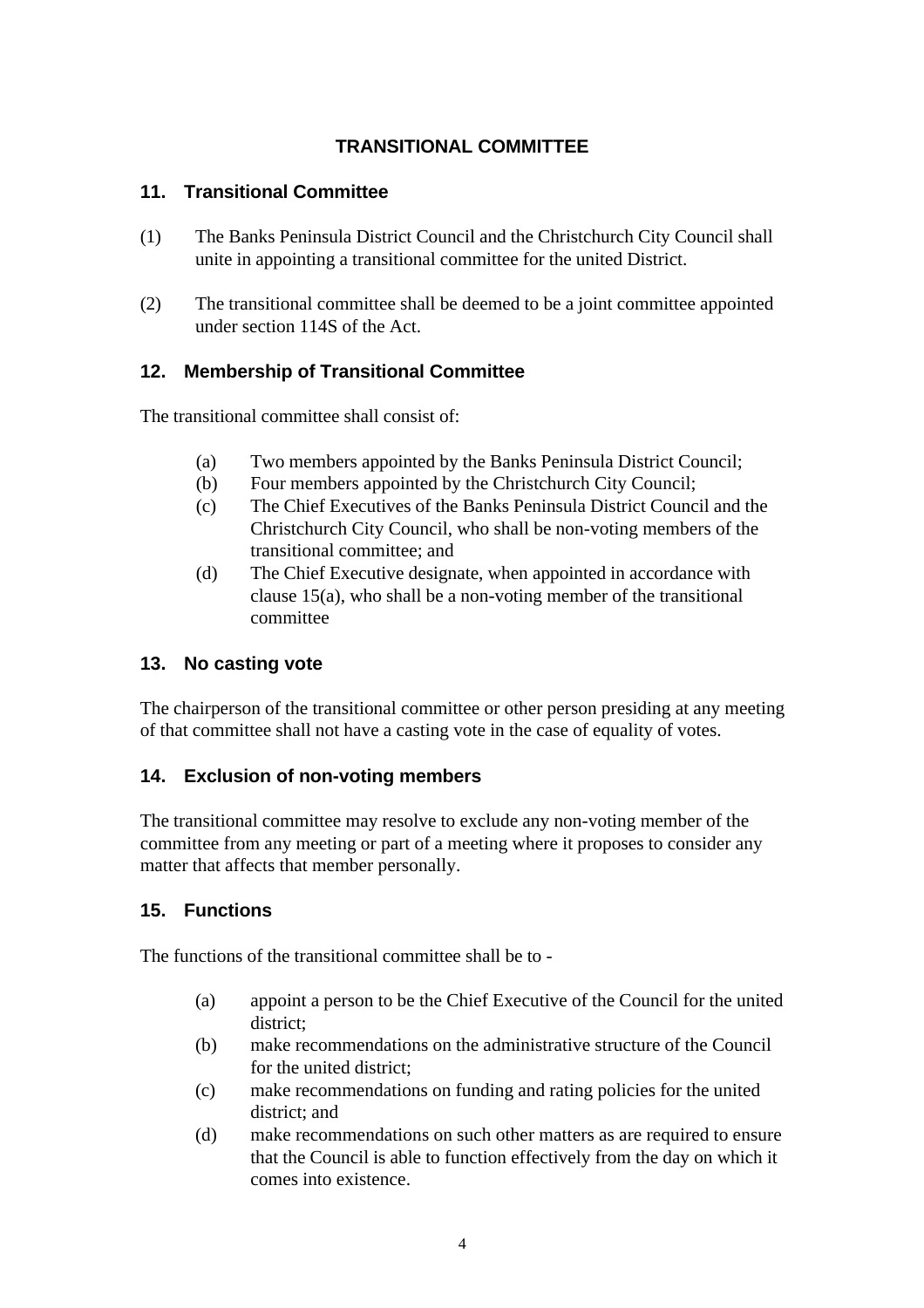## **16. Costs of Transitional Committee**

The costs of the transitional committee shall be borne and paid for by the Banks Peninsula District Council and the Christchurch City Council either:

- (a) In accordance with a formula agreed to by those Councils; or
- (b) If there is no such agreement, in accordance with the following formula -

The proportion of those costs to be borne by and paid for by each local authority shall equal the proportion that the population (as at the time of the Census of Population and Dwellings held on 5 March 1996) of the Banks Peninsula District and the Christchurch City bears to the total population of both of those districts.

## **MISCELLANEOUS PROVISIONS**

## **17. Canterbury Museum Trust Board**

The functions exercised by local authorities under paragraph (c) of section 5(2) of the Canterbury Museum Trust Board Act 1993 shall be exercised as if, for that paragraph were substituted the following paragraph:

" (c) One member appointed by the Selwyn District Council:".

## **18. Summit Road Protection Authority**

The functions exercised by local authorities under paragraph (a) to (c) of section 2A(1) of the Summit Road (Canterbury) Protection Act 1963 shall be exercised as if, for those paragraphs were substituted the following paragraphs:

"(a) Two members appointed by the Christchurch City Council:

"(b) One member appointed by the Selwyn District Council."

## **19. TRANSITIONAL MATTERS**

Parts II and III of Schedule 3B of the Act shall apply in respect of this scheme.

# **FOR THE LOCAL GOVERNMENT COMMISSION**

Barbara Durbin, Commissioner Bruce Anderson, Commissioner

19 February 1999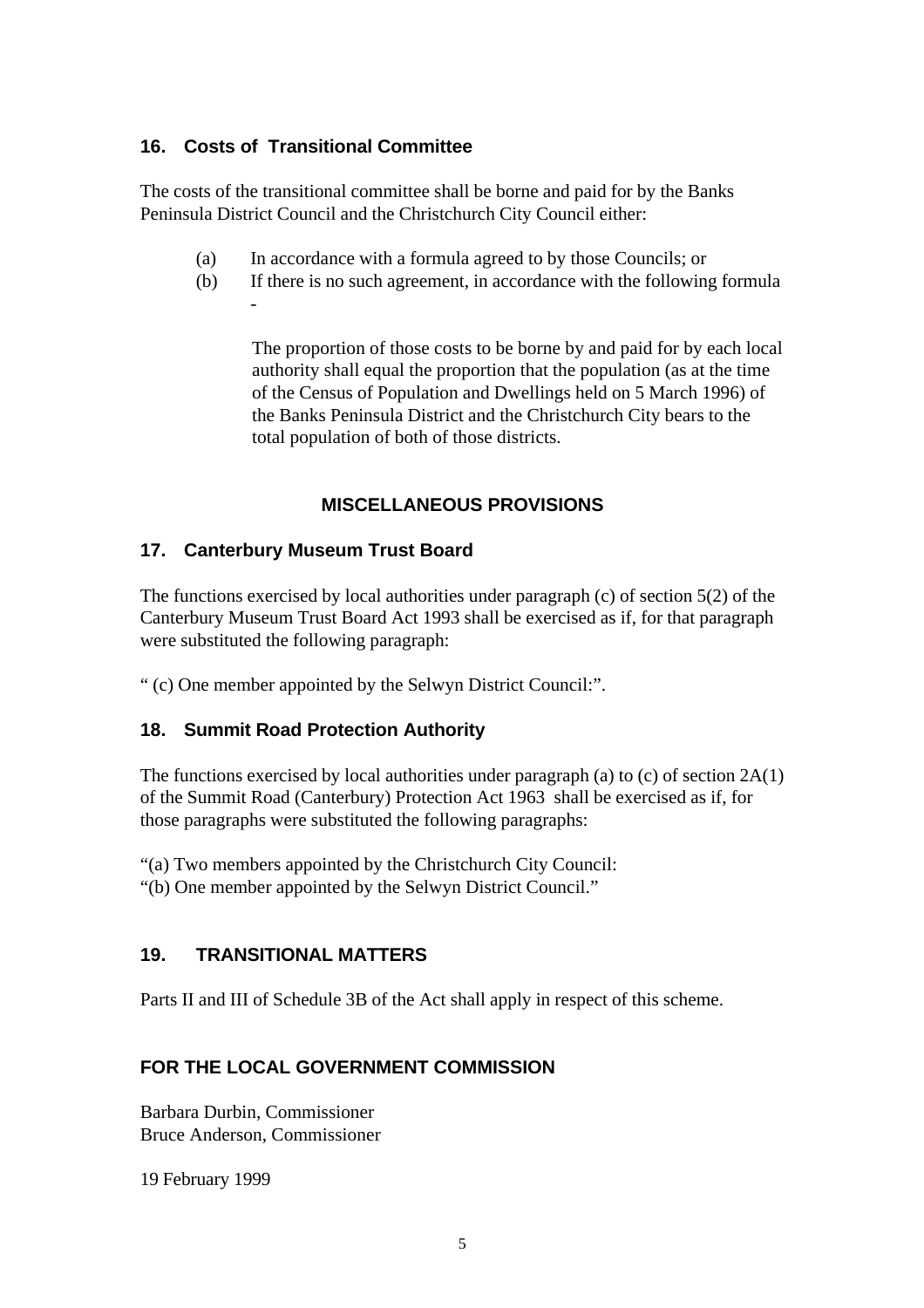# **EXPLANATORY STATEMENT**

## **STATEMENT OF ADVANTAGES AND DISADVANTAGES OF THE UNION OF BANKS PENINSULA DISTRICT AND CHRISTCHURCH CITY**

This statement is prepared pursuant to section 37ZZW of the Local Government Act 1974. It is statement of the advantages and disadvantages of the union of Banks Peninsula District and Christchurch. The advantages and disadvantages are those which in the opinion of the Commission should be taken into account by persons entitled to vote in any polls held in respect of the proposal. It should be noted that the proposal is a draft at this stage and could be subject to change following consideration of submissions.

## **ADVANTAGES**

#### **Meets the Statutory Criteria**

The proposal will promote good local government. In particular the Commission is satisfied that -

- it would result in a district containing distinct communities of interest:
- the new district will have the resources necessary to enable its local authority to carry out its functions, duties and powers. A report agreed to by a joint working party of the Banks Peninsula District Council and Christchurch City Council indicates that service levels could be significantly raised in the Banks Peninsula area. Those levels are not being met within existing resources but could be achieved by combining the resources of the two existing Councils:
- the new City will be appropriate for the effective and efficient exercise of local government functions, duties and powers:
- the new Council will have the ability to deliver appropriate services to the various parts of the new City in a more effective and efficient manner:
- it is conceivable that if the new Council were to approach its funding in a liberal, total-district manner, Peninsula ratepayers could find their rates reduced. However, any possible reduction would be dependent upon the funding polices adopted by the new Council:
- the proposal meets the statutory criteria that the Commission is required to take into account when considering such proposals.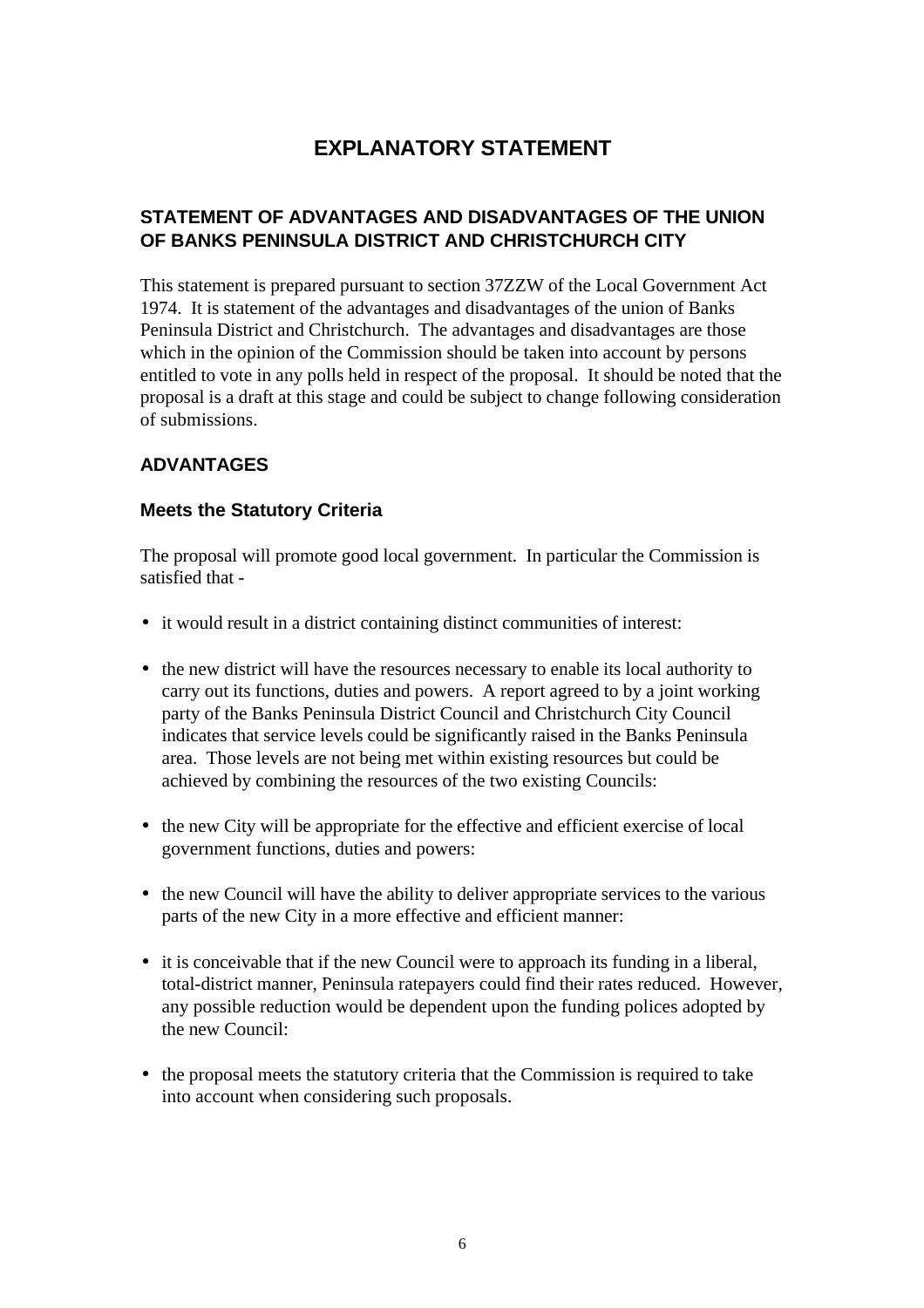#### **Level and Quality of Services**

The Commission is of the view that the proposal will result in a significant increase, to a value in excess of \$650,000 per annum, in the levels of local services provided in the existing Banks Peninsula District. Significant administrative and capital savings have been forecast as follows -

\$438,000 in year 1 \$578,000 in year 2 \$609,000 in subsequent years

The increased levels of service have been identified as being achievable with a 0.34% increase in rates across the whole of the new City by a study of the possible financial impacts of amalgamation prepared by joint working party of the Banks Peninsula District Council and Christchurch City Council.

#### **Participation in Decision-making**

The rural community of interest in the Banks Peninsula District outside the Lyttelton Harbour Basin will be a new ward with political representation on the new Council. Service centres will be required to be maintained in Akaroa, Little River and Lyttelton at least until November 2004. Two community boards will enable locally elected representatives to participate in decision-making.

Residents of the existing Christchurch City will have a greater opportunity to participate in the planning and development of the existing Banks Peninsula District, in particular recreational facilities and parks and reserves already used by them.

Residents of the existing Banks Peninsula District will have a greater opportunity to participate in the planning and development of the existing Christchurch City, in particular infrastructure and recreational and cultural facilities already used by them. Recent participation in a joint working party of elected members has lead to suggestions of significant increases of levels of services in Banks Peninsula.

The Commission is satisfied that a range of administrative arrangements can be made to ensure that local views are heard and taken into account throughout the City.

#### **Administrative Costs**

The Commission is of the opinion that in appropriate circumstances it will be more economic to provide the same services at the same standard through one local authority than though two. This would be achieved through avoiding duplication, through economies in scale, ensuring responsiveness to local concerns and having good financial resources and professional administration. The Commission considers that this will apply to the union of Banks Peninsula District and Christchurch City.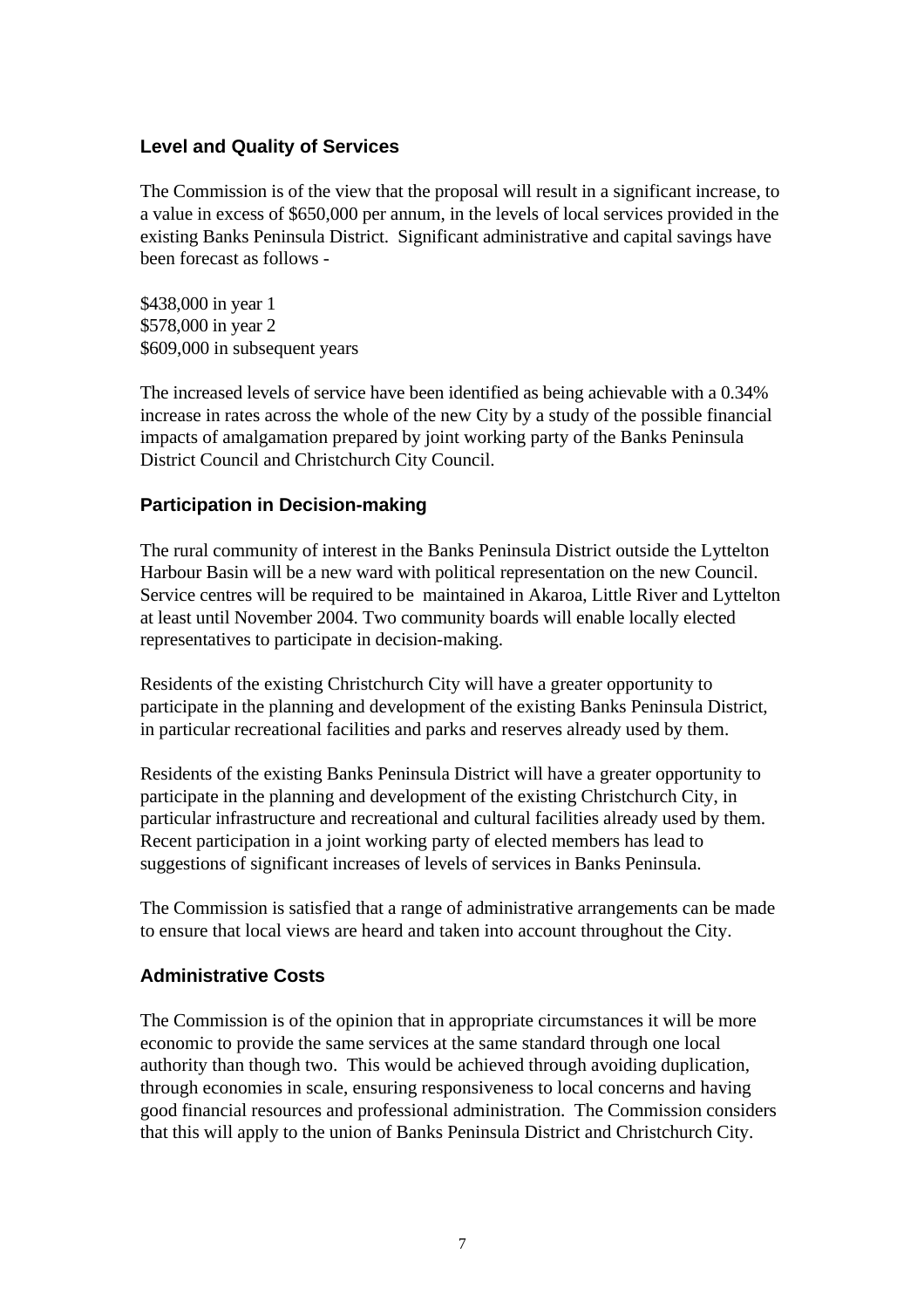Examples of this include not requiring -

- separate Mayors and elected member structures
- separate Chief Executives and administrative structures
- separate computer systems
- separate annual planning, annual reporting and financial management systems
- separate roading management structures and reporting arrangements to Transfund New Zealand
- separate district plans under the Resource Management Act, and separate administration of the requirements of that Act.

## **DISADVANTAGES**

As noted under "Advantages" rates might be increased by 0.34% by the new City Council if it wished to improve service levels in the area of the existing Banks Peninsula District to the level identified by the joint working party.

There may also be a perceived loss of local democracy in the Banks Peninsula and Lyttelton-Mt Herbert communities, for instance by the Council of a larger district not necessarily being able to attend in detail to as many matters as the Council of a smaller district. A wider range of responsibilities may, therefore, need to be delegated to community boards or Council staff.

## **CONCLUSION**

The Commission believes that the perceived disadvantages will be outweighed by the advantages listed above and the benefits that will result from the proposed union.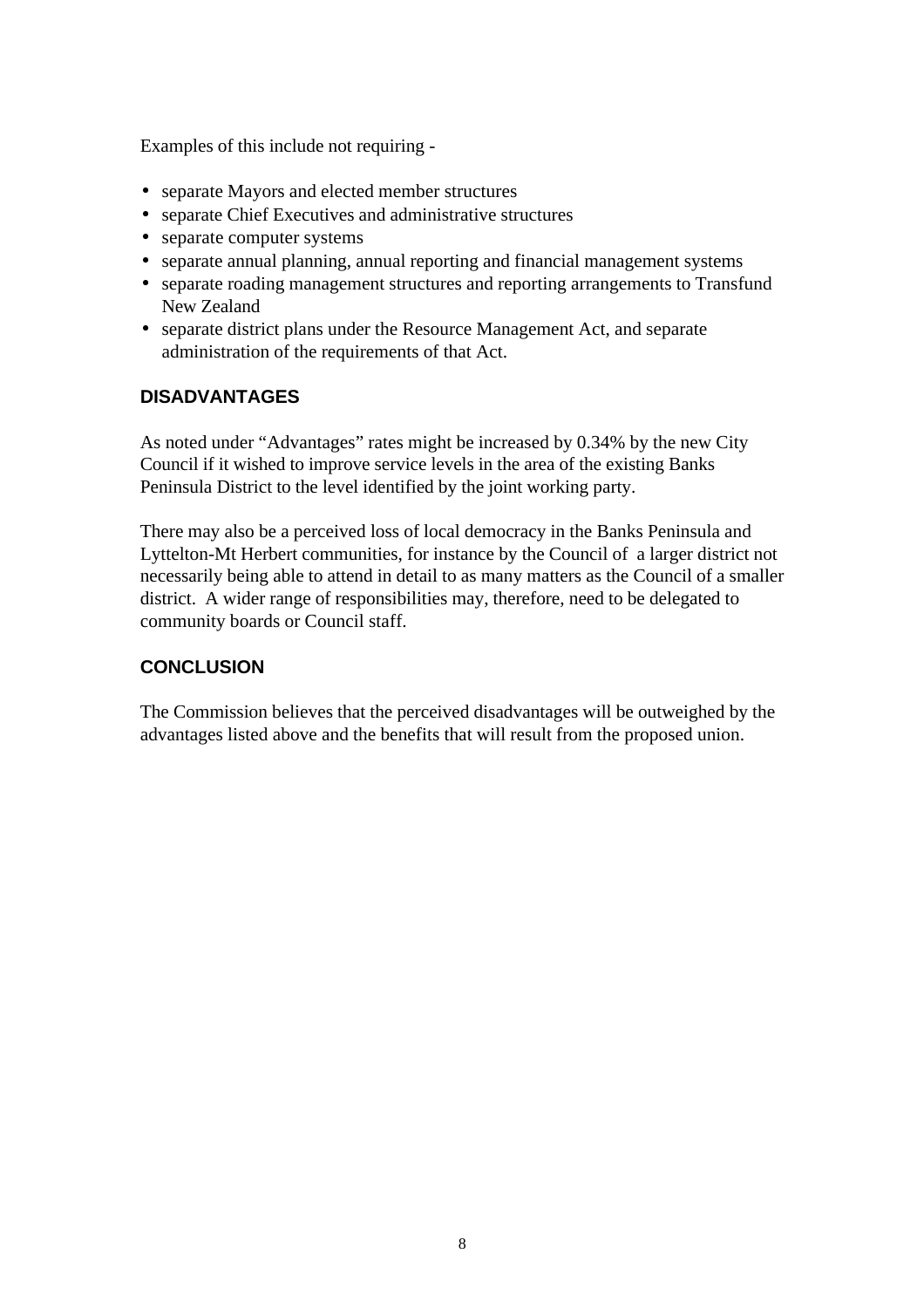## **EXPLANATORY NOTES TO THE SCHEME**

These notes are intended as a guide to the contents of the scheme.

The purpose of the scheme is to provide for -

- the union of Banks Peninsula District and Christchurch City to form a new Christchurch City; and
- a new Council for the combined area to be called the Christchurch City Council.

It is proposed that the members of the new City Council be elected at the 2001 local elections, and that the new Council come into existence when the results of that election have been declared.

Some provisions of the scheme will come into effect as soon as the final scheme is implemented by Order in Council - those provisions necessary to arrange the first election of the new Council, and those relating to the establishment of transitional committee to recommend administrative arrangements for the new Council.

The existing Akaroa and Wairewa wards of the Banks Peninsula District will become the Banks Peninsula Ward of the new City. It will be represented by one councillor. The Commission considers that the existing Lyttelton-Mt Herbert Ward should be included in an adjacent urban ward. This issue and the ward structure for the remainder of the new City will be determined in the final scheme, after consideration of submissions received.

The Akaroa-Wairewa Community and community board will be reconstituted under the name "Banks Peninsula Community". The scheme provides for the Lyttelton-Mt Herbert Community and the existing communities in Christchurch City to remain in existence. The functions of the community boards are not specified in the scheme. They will be left for the new Council to determine.

Service centres will be required to be maintained, at least until November 2004, in Akaroa, Little River and Lyttelton. They will also be required to provide at least the same levels of service currently provided at those locations by the Banks Peninsula District Council.

The scheme provides for a transitional committee to be formed by the Banks Peninsula District Council and the Christchurch City Council. The purpose of the committee is to appoint a Chief Executive for the new Council and to make recommendations for new administrative arrangements and funding and rating policies.

The scheme specifies new membership arrangements for the Canterbury Museum Trust Board and the Summit Road Protection Authority to fit the new configuration of territorial authority districts.